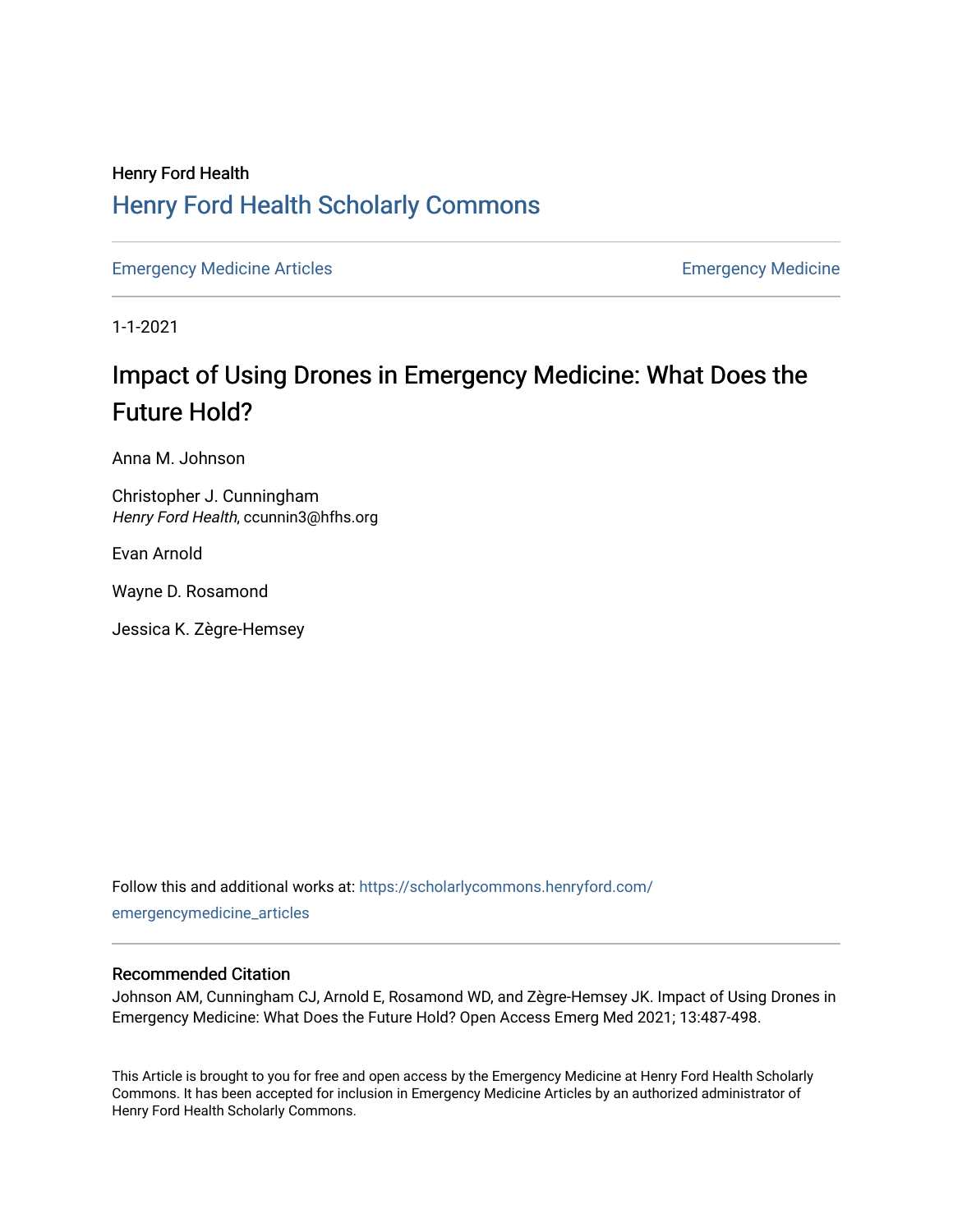#### Open Access Full Text Article

REVIEW

# Impact of Using Drones in Emergency Medicine: What Does the Future Hold?

Anna M Johnson D Christopher J Cunningham  $\mathbb{D}^2$ Evan Arnold  $\mathbf{D}^3$ Wayne D Rosamond<sup>1</sup> **Jessica K Zègre-Hemsey** 

1 Department of Epidemiology, Gillings School of Global Public Health, University of North Carolina at Chapel Hill, Chapel Hill, NC, USA; <sup>2</sup>Department of Emergency Medicine, Henry Ford Hospital, Detroit, MI, USA; <sup>3</sup>Institute for Transportation Research and Education, North Carolina State University, Raleigh, NC, USA; <sup>4</sup>School of Nursing, University of North Carolina at Chapel Hill, Chapel Hill, NC, USA

Correspondence: Anna M Johnson Department of Epidemiology, Gillings School of Global Public Health, University of North Carolina at Chapel Hill, 123 W Franklin St, Suite 410, Chapel Hill, NC, 27516 USA Tel +704 929-0314 Email anna.johnson@unc.edu

**Abstract:** The use of unmanned aerial vehicles or "drones" has expanded in the last decade, as their technology has become more sophisticated, and costs have decreased. They are now used routinely in farming, environmental surveillance, public safety, commercial product delivery, recreation, and other applications. Health-related applications are only recently becoming more widely explored and accepted. The use of drone technology in emergency medicine is especially promising given the need for a rapid response to enhance patient outcomes. The purpose of this paper is to describe some of the main current and expanding applications of drone technology in emergency medicine and to describe challenges and future opportunities. Current applications being studied include delivery of defibrillators in response to out-of-hospital cardiac arrest, blood and blood products in response to trauma, and rescue medications. Drones are also being studied and actively used in emergency response to search and rescue operations as well as disaster and mass casualty events. Current challenges to expanding their use in emergency medicine and emergency medical system (EMS) include regulation, safety, flying conditions, concerns about privacy, consent, and confidentiality, and details surrounding the development, operation, and maintenance of a medical drone network. Future research is needed to better understand end user perceptions and acceptance. Continued technical advances are needed to increase payload capacities, increase flying distances, and integrate drone networks into existing 9-1-1 and EMS systems. Drones are a promising technology for improving patient survival, outcomes, and quality of life, particularly for those in areas that are remote or that lack funds or infrastructure. Their cost savings compared with ground transportation alone, speed, and convenience make them particularly applicable in the field of emergency medicine. Research to date suggests that use of drones in emergency medicine is feasible, will be accepted by the public, is cost-effective, and has broad application.

**Keywords:** drone, unmanned aerial vehicle, emergency medicine, emergency medical services

#### **Introduction**

Since the first concept of an unmanned aerial vehicle (UAV) was used in 1849 when Austria attacked Venice using unmanned balloons carrying explosives, the design and application of autonomous or remotely controlled aircraft, or "drones," have modernized dramatically.<sup>1,2</sup> Drones with a wider spectrum of applications have expanded in the last decade, when electronic technology became more sophisticated, costs of cameras, microphones, speakers, and sensors decreased, and battery power improved, allowing for longer flights, higher payloads, and lower costs.<sup>3</sup> They are now used routinely in farming (eg, monitoring crop growth or pest infestation), environmental services (eg, tracking of animal populations), public

The state of the and incorporate the Creative Commons Attribution — Non Commercial (unported, v3.0) License (http://creativecommons.org/licenses/by-nc/3.0/). By accessing the work is properly attributed. For expective unde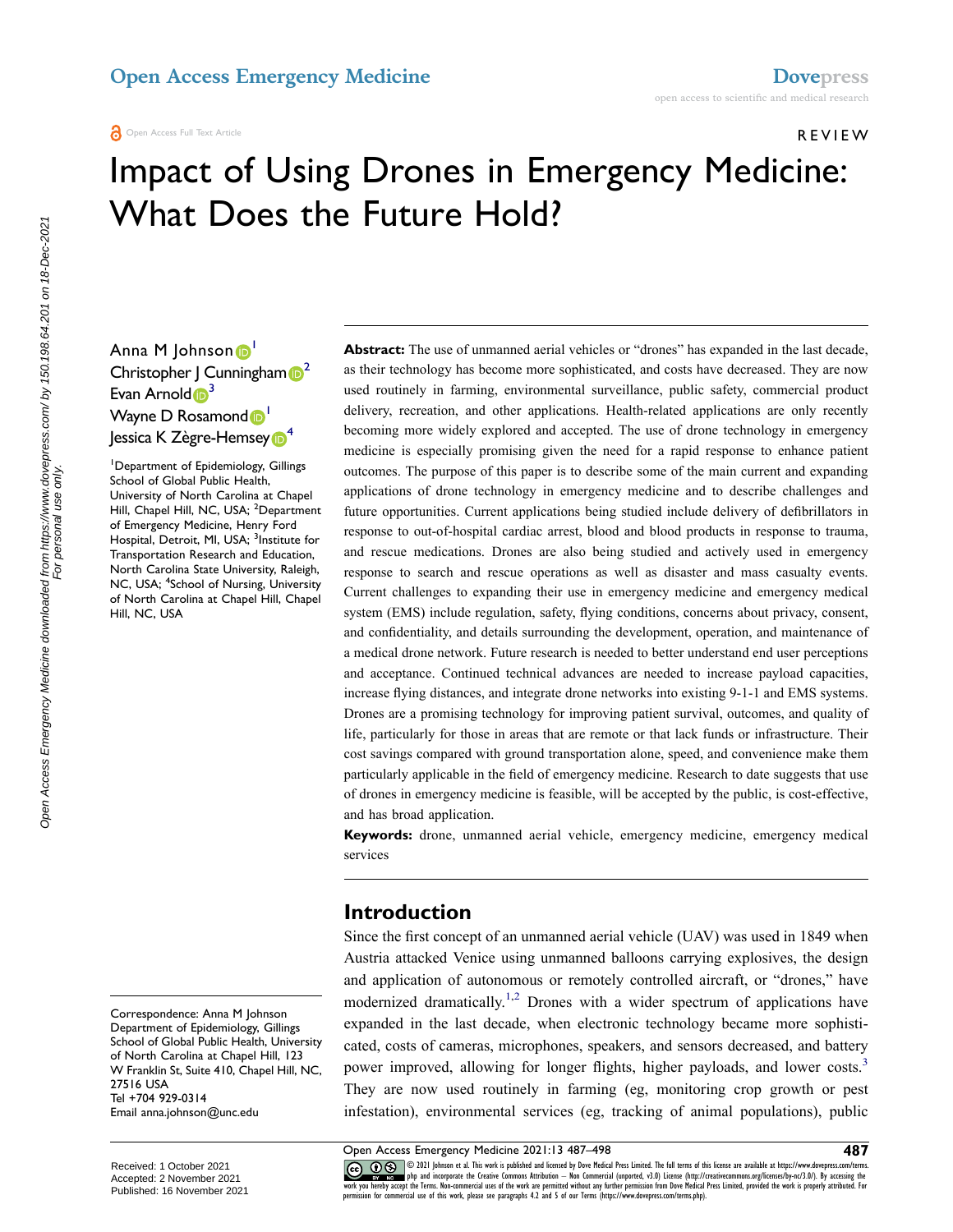safety (eg, conducting surveillance), commercial product delivery (eg, Amazon packages), recreation, real-estate photography, and in other applications.<sup>4</sup> Health-related applications are only recently becoming more widely explored and accepted.

The first Federal Aviation Administration (FAA) approved delivery drone in the United States (US) brought medical supplies to a rural Virginia clinic in  $2016$ ;<sup>5</sup> since then, the use of medical drones has expanded. Medical drones are now used in a wide range of medical and public health situations to supplement ground response teams and manned aircraft, particularly in situations in which responders may be in danger or in which manned air or ground vehicles are costly. For example, drones are now used in the surveillance of natural disaster sites or areas with biological hazards (eg, earthquakes, floods, forest fires), epidemiological surveillance for the detection and monitoring of disease spread (eg, COVID-19, Ebola, Dengue) $<sup>6</sup>$  or injury</sup> prevention (eg, beach surveillance to identify sharks or struggling swimmers).<sup>7</sup> Hospitals have begun using drones to rapidly and reliably transport laboratory samples.<sup>8,9</sup> and humanitarian aid organizations are now using drones to cost-effectively bring blood products, vaccines, pharmaceuticals, medical supplies, and even organs to remote, rural areas or areas with poor infrastructure. $10-13$ 

Worldwide, the use of medical drones has grown rapidly during the COVID-19 pandemic, where face-toface contact is avoided for infection control. During the pandemic, drones have been used for contactless delivery of personal protective equipment (PPE), COVID-19 tests, lab samples, and vaccines. $11$  They have even been used to conduct telemedicine to evaluate patients remotely using drones fitted with two-way video communication devices and sensors to monitor temperature, pulse rate, and respiratory rate.14 Drones have also been used to monitor compliance with quarantine orders.<sup>15</sup>

The application of drone technology in emergency medicine is especially promising given the inherent need for a rapid response to enhance patient outcomes. In particular, the use of drones is highly applicable for rapid delivery of medical equipment and medicines for patient selfadministration or by a non-medical (lay) bystander. Additionally, the use of aerial cameras can aid in quick assessment and enhance timely emergency response. For example, drones can augment ambulance response and initiate patient evaluation and treatment more rapidly than ambulance response alone. This use would particularly benefit patients in areas with historically long Emergency Medical Services (EMS) response times. The purpose of this paper is to describe some of the main current and expanding applications of drone technology in emergency medicine and to describe future challenges and opportunities.

### **Drones in Emergency Medicine and EMS**

EMS is a core component of the emergency medical and trauma care system, rapidly responding to and transporting millions of Americans every year.<sup>16,17</sup> Prehospital assessment, care initiation, stabilization, and transportation are critical in the chain of patient survival. Prolonged EMS response and scene times are associated with worse outcomes in patients with significant traumatic injury and shock.<sup>18–22</sup> Some time-critical medical emergencies, such as cardiac arrest and stroke, depend on prompt EMS response to optimize chances for neurologically intact survival.<sup>18</sup> Although EMS stations are placed in locations to optimize access to the population they serve, the median EMS arrival times in the US for all call types are between 7 and 8 minutes.18 This response time can average more than 14 minutes in rural, remote, geographically challenged, or high-traffic urban areas.<sup>23–26</sup> Currently, one in ten patients in rural areas waits nearly 30 minutes for EMS arrival. $18$ 

Changes in the US healthcare system have further complicated timely EMS response and patient outcomes, including trauma center closures, particularly in rural areas.<sup>27</sup> Additionally, a shift in the funding of EMS from the federal government to states and localities has led to increased fragmentation and variability in the type, quality, and availability of prehospital care.<sup>16</sup> During the COVID-19 pandemic, public hesitancy to interface with the medical system,28 provide lay care, and be exposed to potential infection has resulted in delayed initiation of 9-1-1 calls, delayed patient care, and increased EMS response times.<sup>29</sup>

EMS is consistently seeking new and better ways to safely decrease response times and improve patient outcomes.16 Advances in healthcare delivery and technology offer new opportunities for innovative solutions. Drones have emerged as a particularly promising innovation.

# Delivery of Automated External Defibrillators (AEDs)

Approximately 350,000 individuals have an out-ofhospital cardiac arrest (OHCA) in the US each year, with survival at around only 10%, despite advances in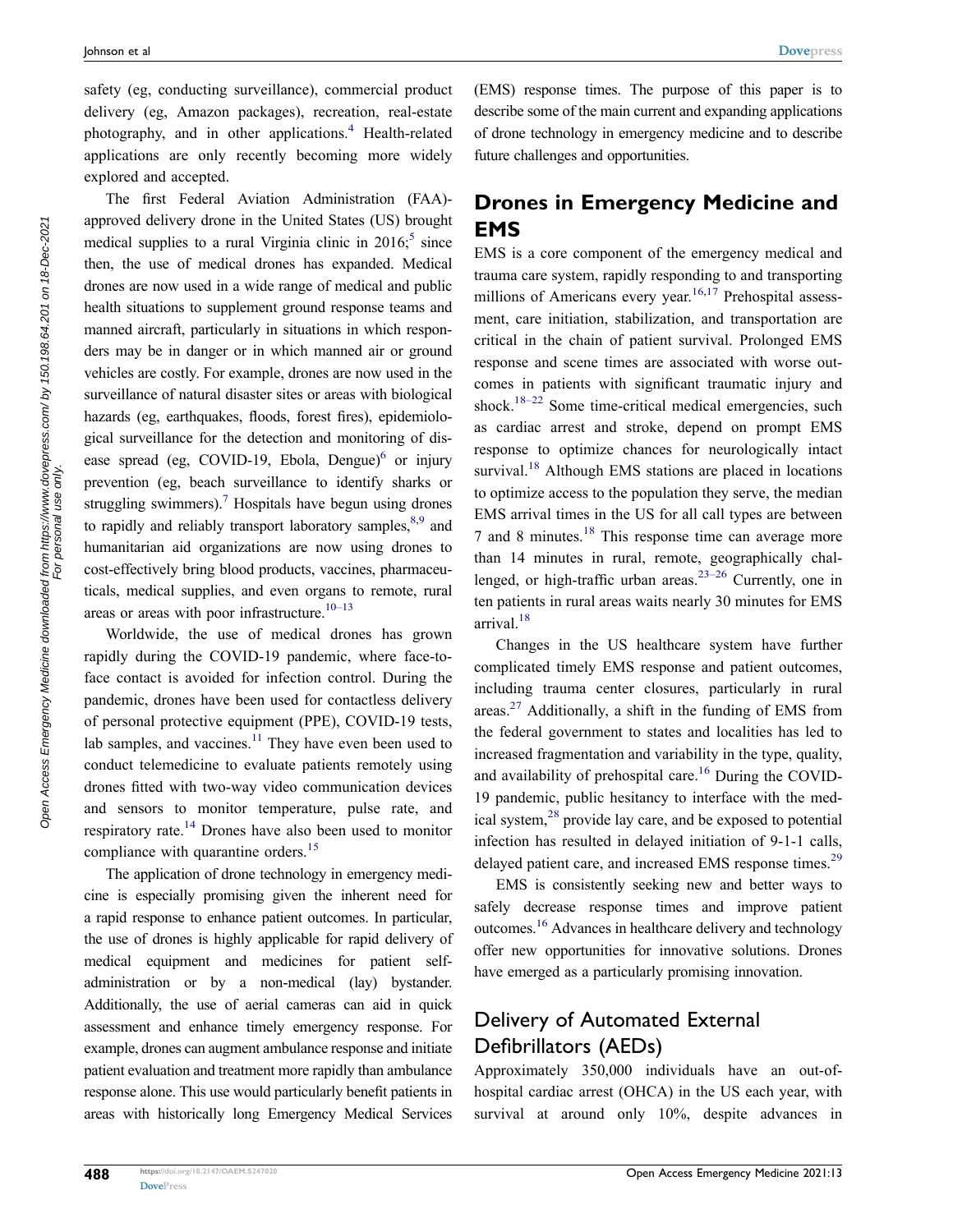emergency cardiac care. $30$  Survival probability doubles when a bystander conducts defibrillation and cardiopulmonary resuscitation (CPR) prior to EMS arrival. $31$ However, time is of the essence. Likelihood of neurologically intact survival decreases by 10% for every minute without resuscitation and is highest when CPR and defibrillation are conducted within five minutes of the OHCA.32 In rural areas, EMS arrival time is considerably more than the median US arrival time of eight minutes, and can be more than 30 minutes. $33$  Bystander use of AEDs has the potential to improve survival, yet bystander AED use in the US remains at less than 2%, despite programs to increase their use in public areas. $31$  AEDs remain difficult to locate and are rarely available in homes or residential areas, where approximately 70% of OHCA occur.  $34,35$ 

Recent mathematical modeling studies in the US and in Europe suggest that drones are capable of delivering AEDs rapidly and reliably to a bystander while awaiting EMS arrival. In Toronto, Canada, Boutilier et al used mathematical models to compare historical 9-1-1 response times to a theoretical drone network. They estimated that drones could reduce the 90th percentile of the AED arrival times by over six and ten minutes in urban and rural areas, respectively.<sup>36</sup> Similarly, Pulver et al reported that while only 4.3% of OHCAs are reached within one minute by EMS in Salt Lake County, Utah, 80.1% could be reached within this time if drones were dispatched from existing EMS sites.37 Bogle et al found that, if a 500-drone network deployed drones from existing EMS facilities across North Carolina, the median time of AED arrival could be decreased by five minutes and survival rates could be doubled.38 Mackle et al likewise describe a country-wide algorithmic approach to design an aerial AED-drone network, coordinated among historical OHCA locations, fixed public AEDs retrievable by lay rescuers, and ground EMS stations with ambulance response.<sup>39</sup> The program compared fixed AED versus ground EMS versus simulated drone site determine where to station drones across Northern Ireland. A final model of 78 drone bases was chosen to ensure a nationwide standard  $(\sim 100\%)$  of AED arrival to a victim in under eight minutes, but also found almost 50% of OHCAs having an AED arrival in under three minutes.

OHCA simulation studies have confirmed the feasibility and time-saving potential of drone-delivered AEDs. In Sweden, Claesson et al compared historical EMS times for 18 OHCA events with drone flight times to these sites.<sup>40</sup>

They found that drone-AED delivery times were shorter than historical EMS arrival times in all tests, with a median time savings of more than 16 minutes. In Ontario, Canada, Cheskes et al conducted 6 simulation tests in two rural communities comparing drone and ambulance delivery times of an AED. In all simulated tests, the drone delivered the AED 1.8 to 8.0 minutes faster than the ambulance. $^{41}$  In a US-based study involving 35 simulation tests, Rosamond et al found that drones were able to autonomously deliver AEDs to the site of a simulated OHCA and faster than a pedestrian was able to locate and retrieve and AED in a community setting.<sup>42</sup> These findings suggest that drones may provide more timely access to early defibrillation for OHCA compared to a bystander ground search for AEDs, even in areas with a high density of public access AEDs. Further, in all five study zones in this study, median AED delivery time by drone was less than the national median EMS arrival time of eight minutes. Findings suggest that AED-equipped drones can be used to augment traditional EMS response **Dovepress** Johnson et al

> In 2021, Schierbeck et al delivered AEDs by drone to a series of 12 real-life suspected OCHAs through an area of controlled airspace in Sweden.<sup>43</sup> Covering a mean distance of 3.1 miles, 11 of the 12 flights successfully dropped the AED by parachute within 9 meters of their intended target (92%). Of these, 64% delivered the AED before ambulance arrival, with a mean time savings of 1:52 minutes. This pilot study was the first to demonstrate the feasibility of integrating a drone-delivery system from the OHCA emergency call, to drone dispatch, to AED delivery.

to OHCAs in rural, remote, or other areas where EMS

arrival times are prolonged.

## Delivery of Emergency Blood and Blood **Products**

Uncontrolled hemorrhage is the leading cause of preventable death in trauma, $44$  and timely transfusion of blood has been shown to improve survival.<sup>45,46</sup> The timely use of blood products (eg, packed red blood cells [PRBCs], plasma, platelets) and whole blood has been shown to decrease mortality in trauma patients.<sup>12</sup> Studies have demonstrated the feasibility of rapid and reliable dronetransport of blood products while maintaining appropriate storage temperature without significant impact on the accuracy of routine chemistry, hematology and coagulation analysis.<sup>10,47,48</sup> In Rwanda, drone technology is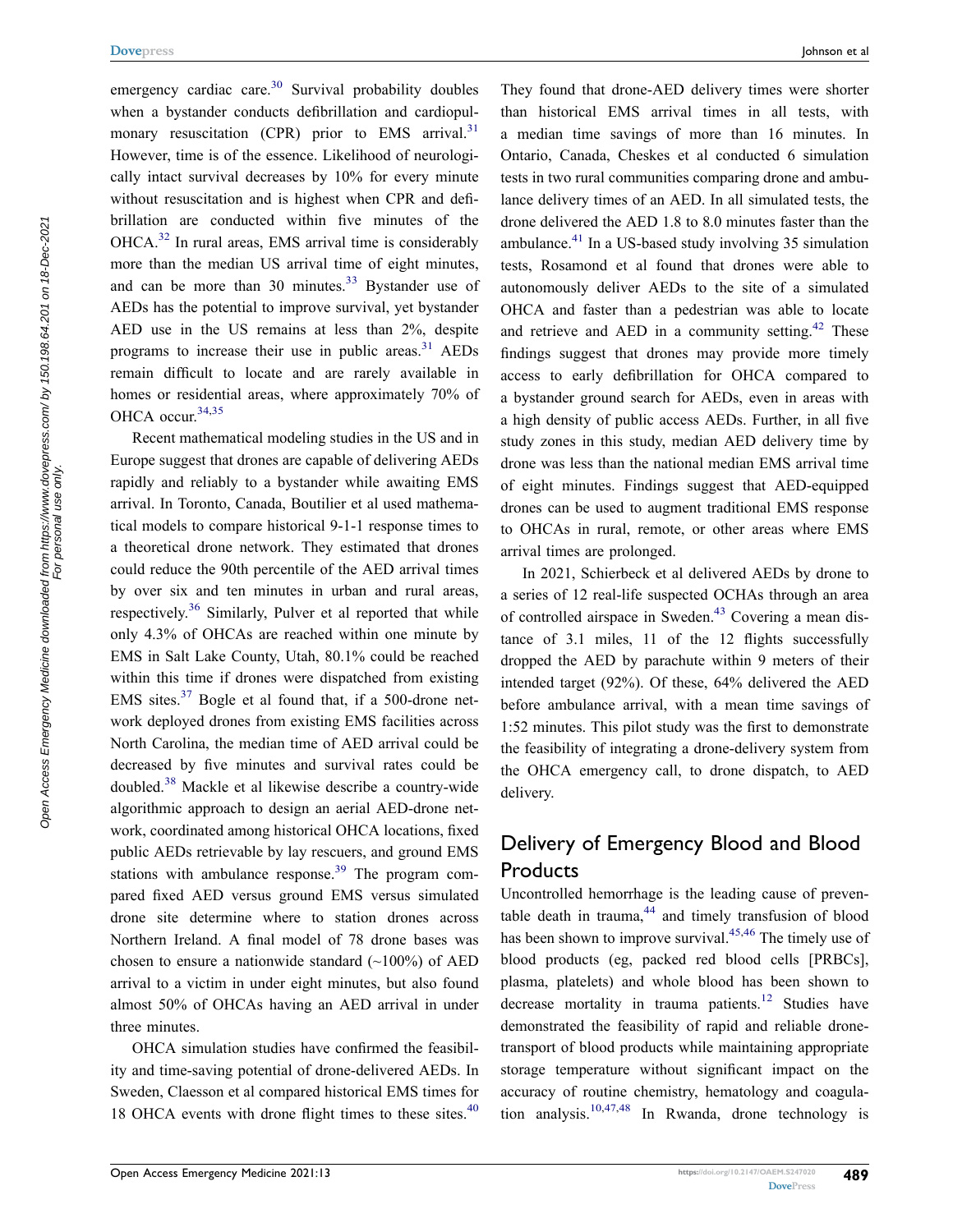already being used to cost-effectively deliver whole blood in trauma events as well as in maternal/obstetric emergencies such as postpartum hemorrhage, which is the cause of one in four maternal deaths worldwide.49 In Ghana, drone delivery of blood (both as lab samples and as emergency blood and blood product delivery) is now available for thousands of health facilities serving millions of people.<sup>11</sup> In the US, where whole blood and blood products are often sparse in rural areas, and where drones are more highly regulated and where air traffic is more congested, the feasibility of drone-delivery of blood and blood products is still being assessed.<sup>12</sup> Homier et al demonstrated the feasibility and time savings of drone delivery compared with ground transport of temperature-controlled simulated blood samples to densely populated urban areas in a recent simulation study.<sup>50</sup>

#### Delivery of Rescue Medications

Early administration of naloxone is a US Food and Drug Administration (FDA)-approved antidote to opioid overdose (OD). While nasal spray naloxone is publicly available, less than 5% of bystanders witnessing an opioid OD administer this antidote to an OD victim in the  $US$ <sup>51</sup> A potential solution, particularly in areas with historically long response times, is to dispatch a naloxone-equipped drone concurrent with ambulance dispatch. In a recent feasibility study involving 30 simulated OD events, Ornato et al found that all participants successfully followed the simulated 9-1-1 dispatcher instructions accurately and administered the intranasal naloxone medication successfully to the manikin within approximately two minutes of initial 9-1-1 contact.<sup>52</sup> Further, 97% of participants reported feeling confident they could administer the intranasal naloxone to an opioid OD victim in a real event.

Drones have also been evaluated as potential modes of emergency delivery of rescue medicines such as epinephrine, antiepileptics, and insulin. Early administration of epinephrine is the only first-line medication for anaphylaxis treatment and is routinely delivered by patients themselves or lay bystanders using an EpiPen® or similar delivery system.<sup>53</sup> Beck et al demonstrated that  $EpiPens^{\circledR}$ can be feasibly transported by drone without pharmacological changes.53 Mateen et al found that antiepileptic drugs could be feasibly and reliably delivered by a drone for both emergency/status epilepticus and non-urgent distribution in the capital of the Republic of Guinea to preidentified delivery stations.<sup>54</sup> Further, they found that a drone reduced the average delivery time by 78.8%. Similarly, Hii et al demonstrated that products containing insulin—which can be administered to patients who require rapid and efficient control of hyperglycemia due to diabetes or another condition—can be transported by drone without pharmacological changes.<sup>55</sup> Drones have also been hypothesized to be feasible delivery systems for other emergency medications such as an albuterol inhaler for an acute asthma attack.

#### Search and Rescue

One of the many services that EMS provides is Search and Rescue (SAR), which can be particularly critical in remote or coastal areas. The viability of using drones to aid deployed rescuers in remote SAR operations was evaluated in a series of 10 simulated SAR events in remote Utah in 2020.56 In this study, McRae et al tested the ability of drones to maintain radio communication between deployed rescuers and a central command in areas with compromised ground-based radio communication. They found that in all ten areas evaluated, drone assistance restored and maintained consistent lines of communication. Using deep learning, Hungarian researchers Liu and Szirányi (2021) demonstrated that drones have the capability to accurately and reliably recognizing a range of human gestures from a distance that could aid in future SAR operations.<sup>57</sup>

Drones are currently used to assist EMS in the rescue of hikers or skiers in mountainous, heavy snow, and avalanche areas.<sup>58,59</sup> Rapid rescue in these areas is particularly critical, as odds of survival decrease dramatically after approximately 15 minutes of snow burial. $60$ Although drones do not have the capability to extricate victims from the snow, drones outfitted with thermal or multispectral imaging cameras can detect gases such as carbon dioxide to locate the victim. Response times can be further decreased if the victim is wearing a transceiver that can be detected by the drone. In a Turkish simulation study of 20 SAR simulation comparing "classic" foot searches to a drone search combined with snowmobile-enabled rescue, Karaca et al found that SAR operations could be conducted over longer distances and more rapidly using the drone-snowmobile SAR method.<sup>61</sup>

In coastal areas, rapid EMS response to potential drowning victims is critical; survival is poor 10 minutes after submersion.<sup>62</sup> In these cases, drones can be used not just for surveillance of potential drowning victims $<sup>63</sup>$  but to</sup> also rapidly locate a distressed swimmer and deliver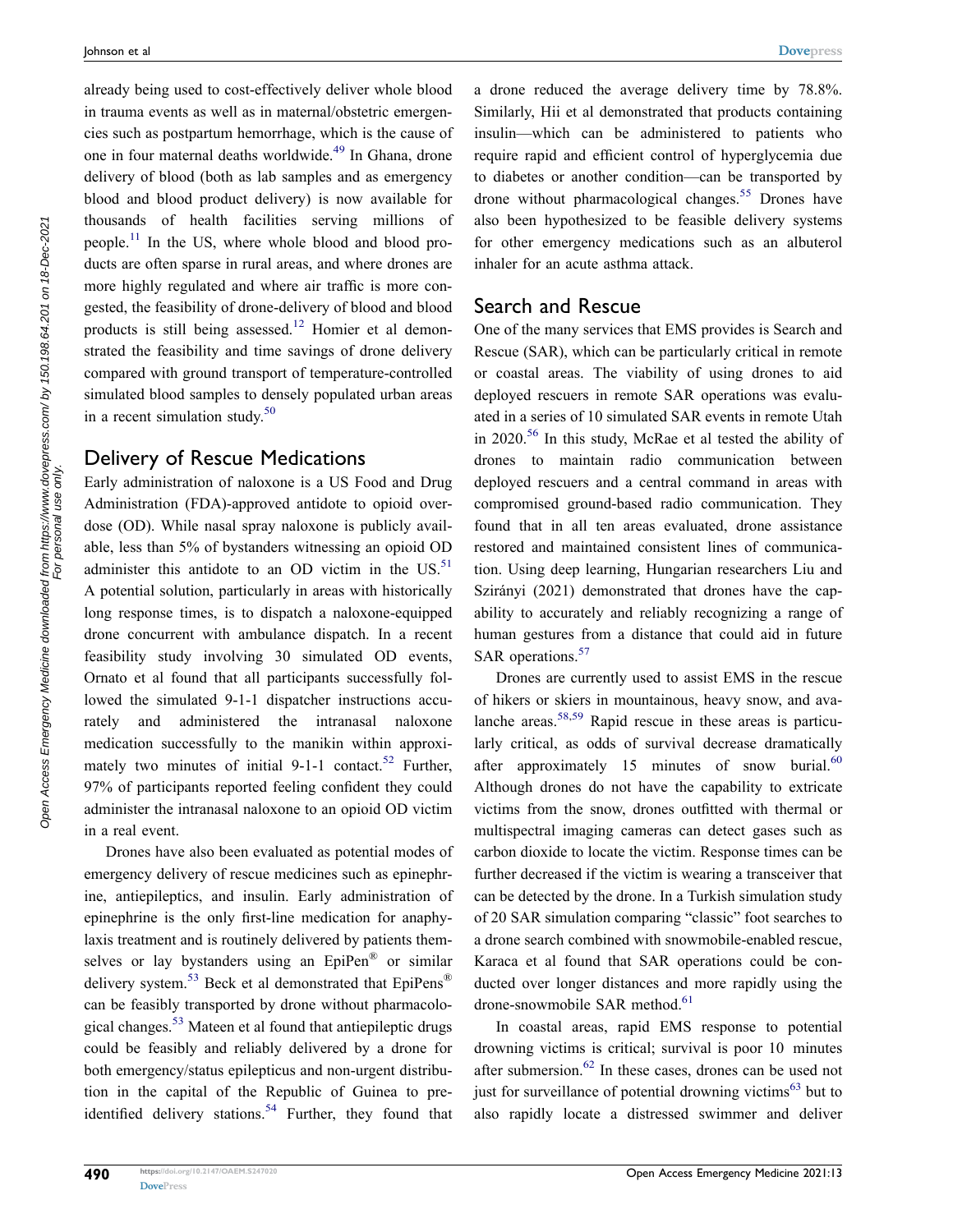floatation devices.<sup>64</sup> In a French simulation study, Seguin et al conducted 28 tests and compared response times with and without use of a drone.<sup>64</sup> They found that drones were able deliver a flotation device to a swimmer safely and quickly in a variety of weather conditions. Further, they found that the addition of a drone to the beachfront operations improved the quality and speed of first aid while keeping lifeguards away from dangerous sea conditions. In a Swedish simulation study, Claesson et al evaluated the speed with which a drone-assisted SAR operation could locate a simulated drowning victim compared to traditional SAR procedures, conducting 10 searches using each SAR method.<sup>65</sup> Authors reported a median time savings of 3:38 min (IQR 2:02–6:38) using the drone-assisted search. Further, in a follow-up simulation study, Claesson et al found that a drone, combined with an online machine learning model designed to recognize simulated drowning victims, was able to effectively identify simulated submerged drowning victims in open water. In this study, the authors paired 100 drone photo simulations (100 with drowning victims and 100 without) and demonstrated strong sensitivity (91%) and specificity (90%) during favorable environmental conditions.<sup>62</sup>

#### Disaster Response

Drones are also used as critical tools in disaster response and management.<sup>66</sup> In such events, drones can be used to provide emergency surveillance, telecommunication services, SAR operations, and delivery of emergency supplies and aid in areas in which medical personnel are unable to safely reach. For example, drones were able to deliver such emergency medical response and aid to people in Haiti and Taiwan after the 2010 and 2016 earthquakes, in the Philippines after Typhoon Haiyan in 2013, and in Nepal, which faces frequent floods, landslides, and avalanches. $67,68$ In the US, plans to deliver supplies to Ocracoke Island, a remote island village in the Outer Banks of North Carolina, are in the process of being tested for hurricane response scenarios.<sup>69</sup> Drones equipped with video, telecommunication capabilities, and thermal imaging can be particularly useful in such events. Drones have also been shown to have the potential be particularly valuable tools for disaster management in remote areas such as the Canadian arctic.70

#### Mass Casualty Response

A mass casualty incident (MCI) is any incident that overwhelms available resources. This dynamic definition allows the term to apply to a range of incidents, such as a complex motor-vehicle accident, an active shooter/assailant with dozens of victims, to a multistate natural disaster. When resources are stretched thin, multiple responding agencies need to coordinate a logical, efficient response by having open lines of communication, and be supervised by a centralized incident command. Often these types of incidents are complicated by disparate agency-command structures, different agency telecommunication-systems, and limited information available to incident command. The Federal Emergency Management Agency (FEMA) outlines the ideal framework and principles for incident management and command hierarchy.

Drones could serve to augment this type of response, allowing the command staff to have direct, visual supervision over the nature of the MCI, ensure scene safety, and assist with operations and logistics of field personnel.<sup>71,72</sup> An "eye in the sky" may provide invaluable information for command staff that are at a distance from the incident, where historically only radio reports provide situation response. Surveys of incident commanders find that this tool would be valuable to augment this radio information of front-line responders.73

Not only can drones augment the command/supervisory role, but they can also influence direct field operations. For example, Jain et al performed a simulation trial of using drones to augment field triage and casualty evacuation and found statistically faster triaging of patients, without a sacrifice in accuracy, in both day and night conditions.71 Álvarez-Garcia et al developed an aerial remote triage system.<sup>74</sup> Drones with loudspeakers can also address crowds, such as directing them to safety or to perform behaviors directed by emergency personnel staff.<sup>75</sup> One such application may be for direction of mass decontamination in chemical, biological, radiological and nuclear (CBRN) disasters.<sup>76</sup> In this manner, drones would be a valuable field resource and more cost-efficient than manned aerial emergency response apparatus (eg, helicopters).

# Other Remote Emergency Evaluation and Response

In a recent review of studies investigating the feasibility of using drones to deliver telemedicine, Bhatt et al's study demonstrated that drones may be a feasible and costeffective mechanism for providing emergency telecommunication and telemedicine with patients with otherwise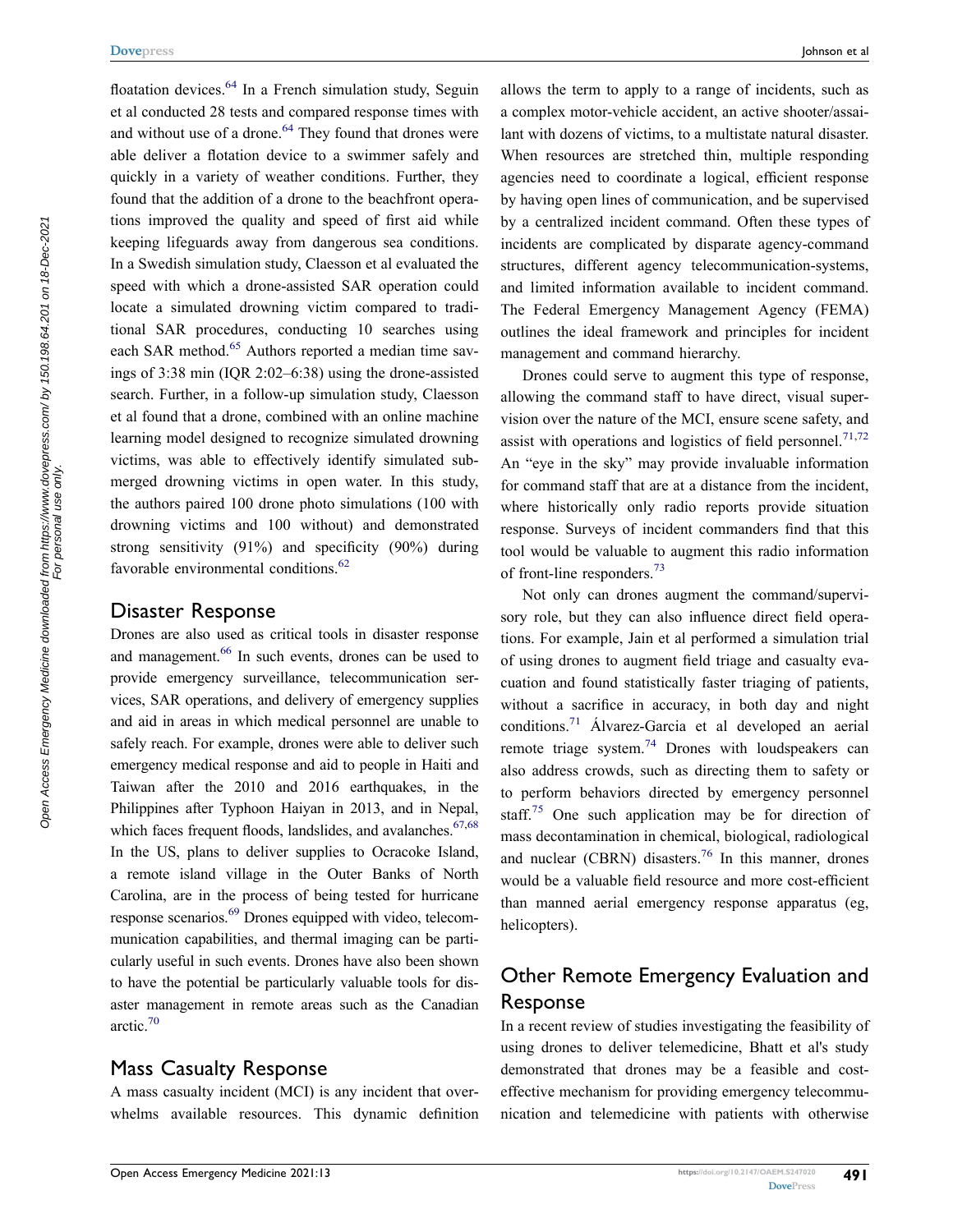limited or delayed access due to distance, geography, or infrastructure.63 In particular, drones fitted with two-way video communication and bio-sensors (eg, to measure temperature, heart rate, or blood pressure)<sup>14</sup> may be particularly applicable for use in telemedicine for diagnosis, evaluation, and even treatment in remote areas.

Drones are even being tested for use as communication hotspot for surgeons to conduct emergency telesurgery in the battlefield where wired communication has been disrupted; $^{77}$ however, due to ethical, technical, clinical, and other concerns, this has not yet extended into the civilian realm.<sup>63</sup> Similarly, preliminary data suggest that drones can be used to provide "telementoring" of surgical procedures—including those in emergency care—by providing a rapid, stable communication platform for experienced surgeons to remotely guide more proximate surgeons. $5,78$ 

#### **Current Challenges**

There are a number of challenges to the present landscape of drone usage in emergency medicine. First and foremost are the technologic restraints such as stability of flight, weight, flight time, flight range, the incorporation of machine learning, sensing of barriers and other aircraft, and emergency landing procedures. However, the current market is tackling these limitations with new models, advances, and equipment specifications that. Beyond this, there are a number of domains that impact this growing field: the regulatory framework of this industry, interactions with privacy concerns, safety, feasibility in different aerial conditions, cost and maintenance, and end user experiences and expectations.

#### Regulation

Drone regulatory authorities such as the United States' Federal Aviation Administration (FAA) and the European Union's European Aviation Safety Agency (EASA) set the standards for technical, safety, security and administrative issues related to drones in these regions. These authorities are challenged with keeping pace with rapid advances in drone technology in a way that balances safety, privacy, public acceptance, and existing aerial traffic.<sup>79,80</sup> Together with other government agencies, the FAA and EASA are investing significantly in research to model and assess potential risks of medical drones and are developing regulations to ensure these risks are appropriately managed. $81$ Additionally, in the US, EMS agencies are regulated at the state level, and so there may be regulatory conflicts between state and federal dominion for drone technology. Because of current drone regulations in the US dictating flight paths and operations, medical drones are currently primarily used only in the research or experimental setting. However, the FAA has been loosening restrictions and providing more opportunities for real-world application.

A current regulatory barrier is the FAA requirement that drones remain within the operator's line of sight. Operators must obtain additional permissions to fly beyond visual line of sight  $(BVLOS)^3$ . Because this regulation is a constraint on so many drone operations, the FAA has created a BVLOS Aviation Rulemaking Committee (ARC) to help lay a path to more operational approval. Until recently, operations of drones over people were similarly restricted; however, new rules have opened the door for more routine flights above populated areas and trafficked roads through various aircraft certification methods. These requirements ensure the reliability of the aircraft is in line with typical risk currently accepted by the aviation industry. Because of this regulatory environment, much of the work with medical delivery drones to date has been conducted in countries such as Rwanda and Ghana, where drone flights are less tightly regulated and where airspace is less congested than in the US, Europe, and other parts of the world.

#### Privacy, Confidentiality, and Consent

One of the benefits of medical drones is the ability to communicate remotely with people in need of medical attention; however, this requires the capture and transmission of individuals' protected health information (PHI). Data processing, security, and privacy concerns must be ensured.14,82 Specifically, unlike drones used for other purposes (commercial delivery, environmental surveillance, etc.), medical drones must be Health Insurance Portability and Accountability Act (HIPAA) compliant and ensure the protection of confidential and private patient information. In research settings with medical drones, if they are to fly over public gatherings, it raises unique issues related to consent.<sup>83</sup>

Likewise, the American public is skeptical of governmental drones, with strong majorities of surveyed people believing increased use would be an invasion of privacy.<sup>80</sup> Similarly, privacy concerns were one of the few but significant apprehensions that the Australian public had with the expansion of drone technology.<sup>81</sup> However, the vast majority of people do approve of drone technology for SAR, climate monitoring and land management.<sup>84</sup> A discrepancy may exist between the results of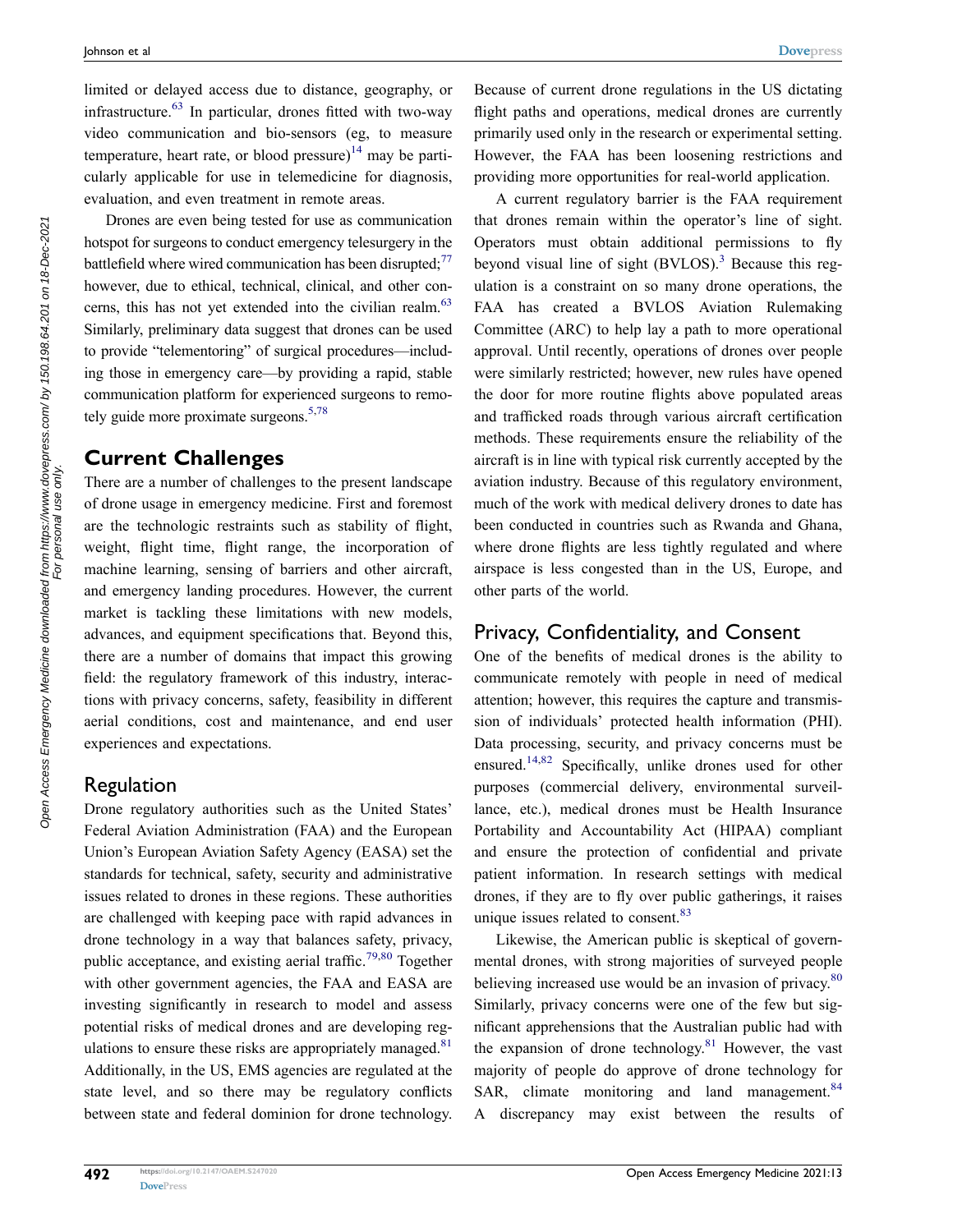a hypothetical survey and the real world realized attitudes for privacy concerns when the public cannot discern the function of a drone flying above them. Standardized lights, designs, sirens, colors, or labels may help the public recognize and appreciate the purpose of EMS drones.

To address issues of privacy, confidentiality, and consent, particularly in the research setting, investigators will need to communicate with communities which could be affected by the research.<sup>83</sup> Further, investigators need to take steps to protect the privacy and confidentiality of bystanders who may not be directly involved in the research or considered human subjects but who may be impacted by the research nevertheless.

#### Safety

As with any emerging technology, potential malfunctions are a concern. In the case of autonomous flights, errors may not be able to be resolved while the drone is in flight. $63$  Drones may further be susceptible to hacking, crashing into obstacles (eg, buildings or other aircraft), or rerouting, particularly when reliant on Global Positioning System (GPS) for autonomous flights.<sup>63,85</sup> To minimize such potential safety hazards, drone flight paths will need to continue to be better integrated into existing FAA and aerial vehicle flight paths and communications (eg, nearby hospital helicopter flights). From a commercial delivery standpoint, Uber is already improving drone integration with other aerial vehicles (planes, helicopters, etc.) by creating a dedicated air-traffic management system through a partnership with NASA.<sup>86</sup> Other safety concerns include the potential for injury via direct impact with a person if an accident were to occur, as well as the need for safe and secure packaging of potentially hazardous payloads for medical drone operators. $87$  Safety regulations, processes, and operator training will need to be continuously updated, particularly as use of drones increases.<sup>50</sup>

#### Flying Conditions

Operational limitations will inevitably affect any drone response technologies. Weather has a significant impact on the entire aviation industry, with unique challenges beyond typical inclement conditions. Factors such as air density, humidity, and temperature can directly impact flight time, payload capacity, and safe flying altitudes. Whereas manned aviation has visual and instrument flight rules to determine what operations are permitted based on current weather conditions, drone operations are mainly restricted by visibility conditions (eg, haze, fog, low

clouds), with operators having the final determination regarding precipitation, temperature, and other factors. Future studies are needed to determine how well medical drones perform under varying weather and daylight conditions.35

#### Infrastructure, Operation, and Maintenance

While simulation studies are able to deploy drones wherever they need for the design of their experiments, widespread drone operations would require installation and maintenance of a network of drone, pilots, and other necessary infrastructure to ensure constant operational availability. Other considerations include the bandwidth of radio frequencies for command and control of the aircraft as well as payload control. On most commercial drones, both of these tasks are done with direct radiofrequency transmissions, due to the proximity of the aircraft to the ground control station or remote controller; however, both satellite and cellular networks are being explored for these communication needs as well.

One of the many benefits of a drone is its ability to provide telecommunication and, in some cases, video communication. This requires communication networks outside of commercial networks. In 2016, Facebook© began designing a drone system capable of delivering internet and telecommunication services to remote areas without normal internet access.<sup>88</sup> Although the project was ultimately abandoned, the proof of concept has implications for emergency response for ground personnel if normal telecommunication infrastructure were affected by a disaster.

The creation of an emergency medical drone network would also require the development of a physical, organizational, and operational infrastructure. Bogle et al recently evaluated the feasibility and cost-effectiveness of developing such an infrastructure in the state of North Carolina for the purposes of delivering AEDs to victims of cardiac arrest.<sup>38</sup> In this study, the authors developed mathematical models to optimize the selection of docking stations, where drones can be protected, charged, and centrally dispatched, and concluded that an AED drone network is both feasible and cost-effective. Diverse community-based studies are still needed, however, to test real-world efficiency, feasibility, acceptability, and security<sup>42</sup> and to understand how the location of drone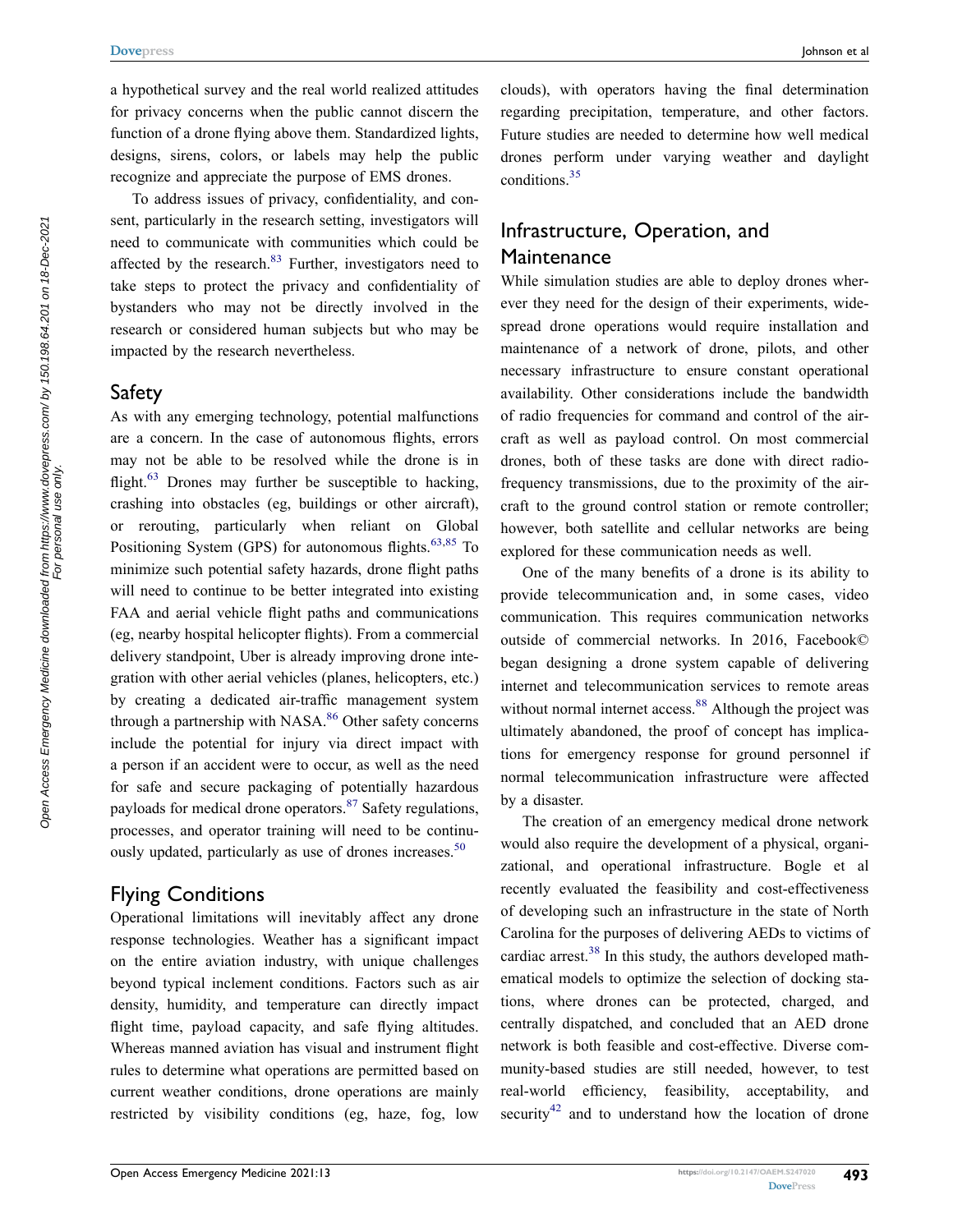deployment sites may be impacted by geography, weather, other air traffic, and other factors.<sup>35</sup>

#### User Acceptance and Perception

An important next step in moving use of drone technology forward in emergency medicine is getting a better understanding of current public perception of drones and understanding potential facilitators and barriers to increasing lay bystanders' interaction with drones.<sup>5</sup> To date, few studies have explored public perceptions of drones, particularly in an emergency medical situation. In a set of two surveys conducted in Australia, Clothier et al found that while the Australian public generally considers drones to be safe, privacy and the potential for misuse were common concerns.81 In a recent study of lay bystanders interacting directly with AED-equipped drones in a simulated OHCA emergency in a community setting, Rosamond et al and Zègre-Hemsey et al found that participants generally reported positive feedback about their experiences interacting with a drone, and 89% reported feeling comfortable as the drone approached. $42,89$  Specifically, participants reported AED-equipped drones enabled them to stay with the victim and continue cardiopulmonary resuscitation (CPR) and felt relieved at having life-saving equipment directly delivered.<sup>89</sup> All participants said they would use a drone-delivered AED in a real-life OHCA emergency.<sup>89</sup> Similarly, Sanfridson et al reported that the eight bystanders queried experienced AED delivery by drone as both safe and feasible.<sup>75</sup> Findings suggest that drone delivery of an AED is feasible and acceptable in a community setting but that additional community-based research and public education is needed.

Also important in moving forward routine use of drone technology in emergency medicine is learning more about the current comfort level of EMS and hospital systems in interacting with this technology and incorporating it into current systems of care. Similarly, in order for drone technology to become widespread in the US for emergency care, buy-in from the Centers for Medicare and Medicaid Services (CMS) and insurance companies is needed. For this to happen, not only does the feasibility and safety of emergency medical drones need to be established, but also the cost-effectiveness. The costeffectiveness of building and maintaining optimized drone networks has been studied in a theoretical mathematical model in the state of North Carolina, with the conclusion that an AED drone network would improve cardiac arrest survival and neurological outcomes and be cost-effective over a wide range of assumptions.<sup>38</sup> Additional cost-effectiveness analyses are needed to establish the level of buy-in needed for insurance coverage of emergency medical drones.

#### **Future Opportunities**

Research to date into the use of medical drones to deliver AEDs, emergency blood products, or rescue medicines, to assist with SAR efforts, disaster or mass casualty response, and to provide a mechanism for emergency telemedicine in challenged areas suggests a broad application for the use of drones in the practice of emergency medicine. More applications have been theorized or are already in the development phases for testing and further research. For example, a drone capable of carrying heavier payloads, including medical personnel, has been developed by the China-based manufacturer Ehang. $90$  However, in the current legal and regulatory environment of many countries, such as the US and Europe, research on this innovative application is not yet feasible. Increasing the payload capacity of drones would also allow for the rapid transport of larger quantities of medications, blood, and blood products. Currently, multiple drones would be required to transport the blood supply carried by a single ground vehicle.50 Additional technological advances such as artificial intelligence and longer-life batteries would allow for longer, safer flights.

To advance integration of drones into emergency medical practice, advances are needed beyond drone technology. For example, research is needed to explore the feasibility of integrating drones into EMS and 9-1-1 communication and dispatch systems $36,38$  and incorporating the triaging of emergency calls that would be best responded to with a drone (eg, those with events relevant of response by drone, with longer historical response times, etc). $91$  Autonomous emergency drone flights would also require the development of software that can integrate the drone's destination in real time using Geographic Information System (GIS) tools into the drone's flight plan, while also incorporating other factors into the flight path such as fixed (eg, buildings, etc.) and mobile (eg, other aerial vehicles) obstacles. $63$  Combining drones with machine learning models—and continually optimizing models for safe and rapid emergency response—could lead to further benefits of drone technology.<sup>38</sup> In addition, if drones were to be successfully integrated into the emergency response system of care, a better understanding would be needed of the drone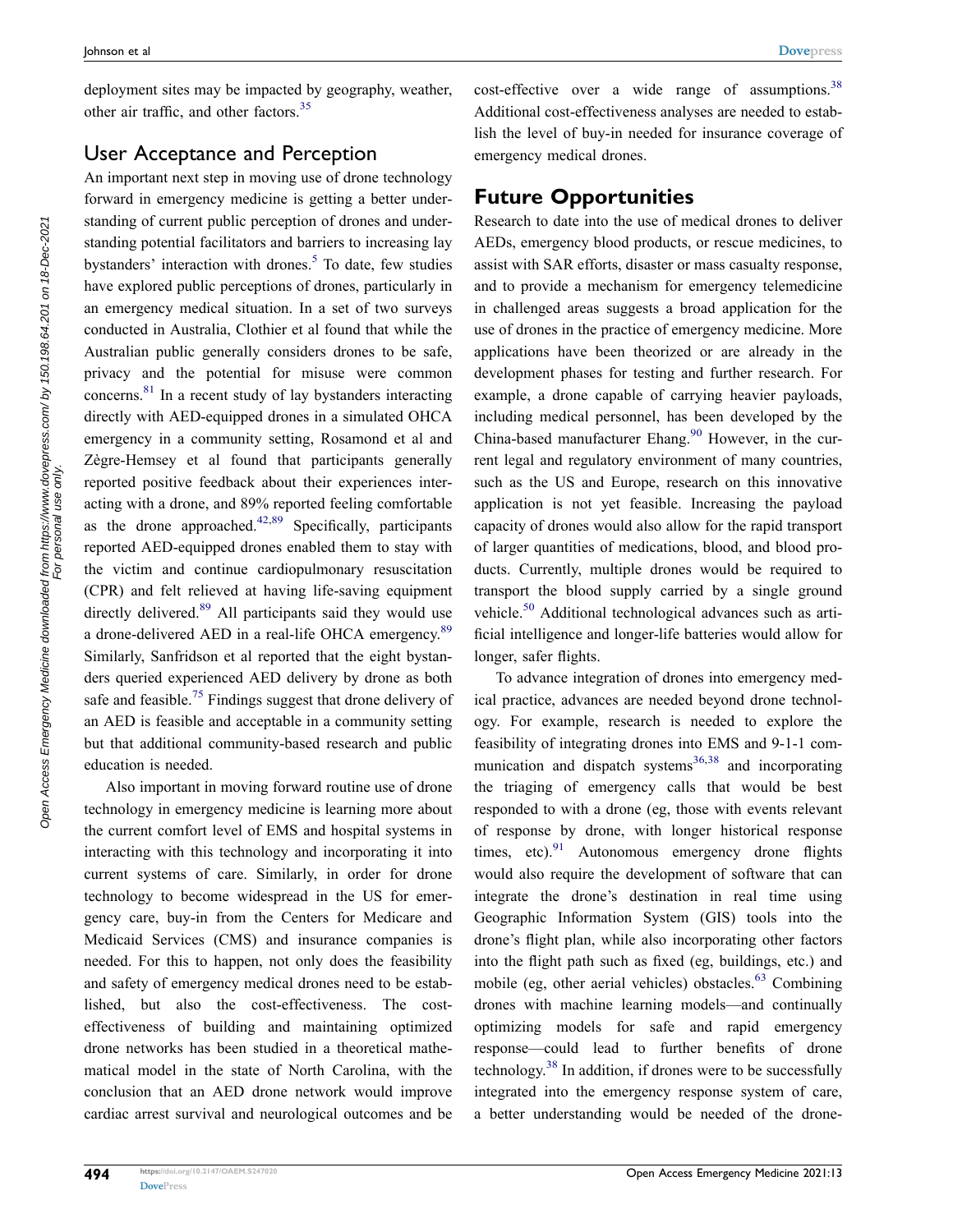bystander interaction in the context of 9-1-1 telecommunication and instructions and EMS response.35

Future work also needs to explore human-drone interactions in real-world settings. While surveys and simulation studies suggest that the majority of bystanders would be comfortable interacting with medical drones, more research is needed to understand how this might work in practice, particularly in the context of communication with 9-1-1 telecommunicators and in combination of practicing CPR and using an AED, both of which have proven challenging and required public education on their own. The public may have different opinions about these developing usages of drones. However, when implemented, the widespread use of drones may manifest public concerns for safety, privacy, and financial cost.

An emphasis on and evaluation of the ability of medical drone systems to address disparities in access to timely care to persons requiring emergency health-care services in geographically isolated areas—where population density is low and EMS drive times are long—is particularly needed. Populations in remote or rural areas tend to have less access to health-care services, be of older age, and have more comorbidities, which may increase the need for rapid response for conditions such as OHCA or stroke.<sup>92,93</sup> Rural populations also tend to have a lower average socioeconomic status, putting them at higher risk for conditions such as OHCA.<sup>94</sup> Indeed, OHCAs in lowincome neighborhoods have 10% longer average EMS times than those from wealthier neighborhoods $95$  and are  $12\%$  less likely to survive. <sup>96</sup> Further, OHCAs in lowincome neighborhoods are less likely to be assisted by bystander  $CPR^{94,97}$  or defibrillation.<sup>98</sup> Delivery of an AED by drone has the potential to increase access to timely defibrillation and provide two-way communication to assist bystanders deliver lifesaving care to OCHA victims in rural and rural areas while they await the arrival of EMS teams.

Bringing drone technology to routine use in emergency medicine will likely be a dynamic process that involves partnerships among academic, private, and government sectors.<sup>38</sup> Such partnerships have already begun forming. For example, in the US, Zipline has coordinated with NASCAR for landing zone space, the United Parcel Service (UPS) for logistics, and hospital systems to deliver PPE to medical staff during the COVID-19 pandemic.<sup>11</sup> Similarly, the drone manufacturer Volansi has partnered with the pharmaceutical company Merck and a nonprofit health clinic in rural North Carolina to deliver prescription

medications, including asthma inhalers and insulin, and COVID-19 vaccines to seniors living in remote areas.<sup>99</sup>

Drones are a promising technology for improving patient survival, outcomes, and quality of life, particularly for those in areas that are remote or that lack funds or infrastructure. Their cost savings compared with ground transportation alone, speed, and convenience make them particularly applicable in the field of emergency medicine. Research to date suggests that use of drones in emergency medicine is feasible, will be accepted by the public, and has broad application. While they continue to be integrated into commercial activities such as delivery services and recreation, it is important to advocate for their use in medical applications. $38$  To make this potentially lifesaving application of drone technology a reality, more research is needed to put this practice into routine use while navigating a changing regulatory environment, public safety and privacy, and public acceptance. As drones continue to be developed with decreased costs, longer-life batteries, lighter frames, and the capability to carry heavier payloads, as regulatory agencies work to keep pace with the rapid advances in drone technology, and as public acceptance of drones increases, the sky is the limit for the use of drones in emergency medicine.

#### **Acknowledgments**

This work was supported by the National Center for Advancing Translational Sciences (NCATS), National Institutes of Health (NIH), through Grant Award Number UL1TR002489. The content is solely the responsibility of the authors and does not necessarily represent the official views of the NIH.

#### **Disclosure**

The authors report no conflicts of interest in this work.

#### **References**

- 1. Blom JD. *Unmanned Aerial Systems: A Historical Perspective. Occasional Paper 37*. Fort Leavenworth, KS: Combat Studies Institute Press; 2010.
- 2. Prisacariu V. The history and the evolution of UAVs from the beginning till the 70s. *J Defense Resour Manage*. 2017;8(1):181–189.
- 3. Cho R. How drones are advancing scientific research; 2017. Available from: https://news.climate.columbia.edu/2017/06/16/how-drones-areadvancing-scientific-research/. Accessed November 3, 2021.
- 4. Rebolo-Ifrán N, Grilli MG, Lambertucci SA. Drones as a threat to wildlife. *Environ Conserv*. 2019;46(3):205–210. doi:10.1017/ S0376892919000080
- 5. Rosser JC, Vignesh V, Terwilliger BA, Parker BC. Surgical and medical applications of drones: a comprehensive review. *JSLS*. 2018;22(3):e2018.00018. doi:10.4293/JSLS.2018.00018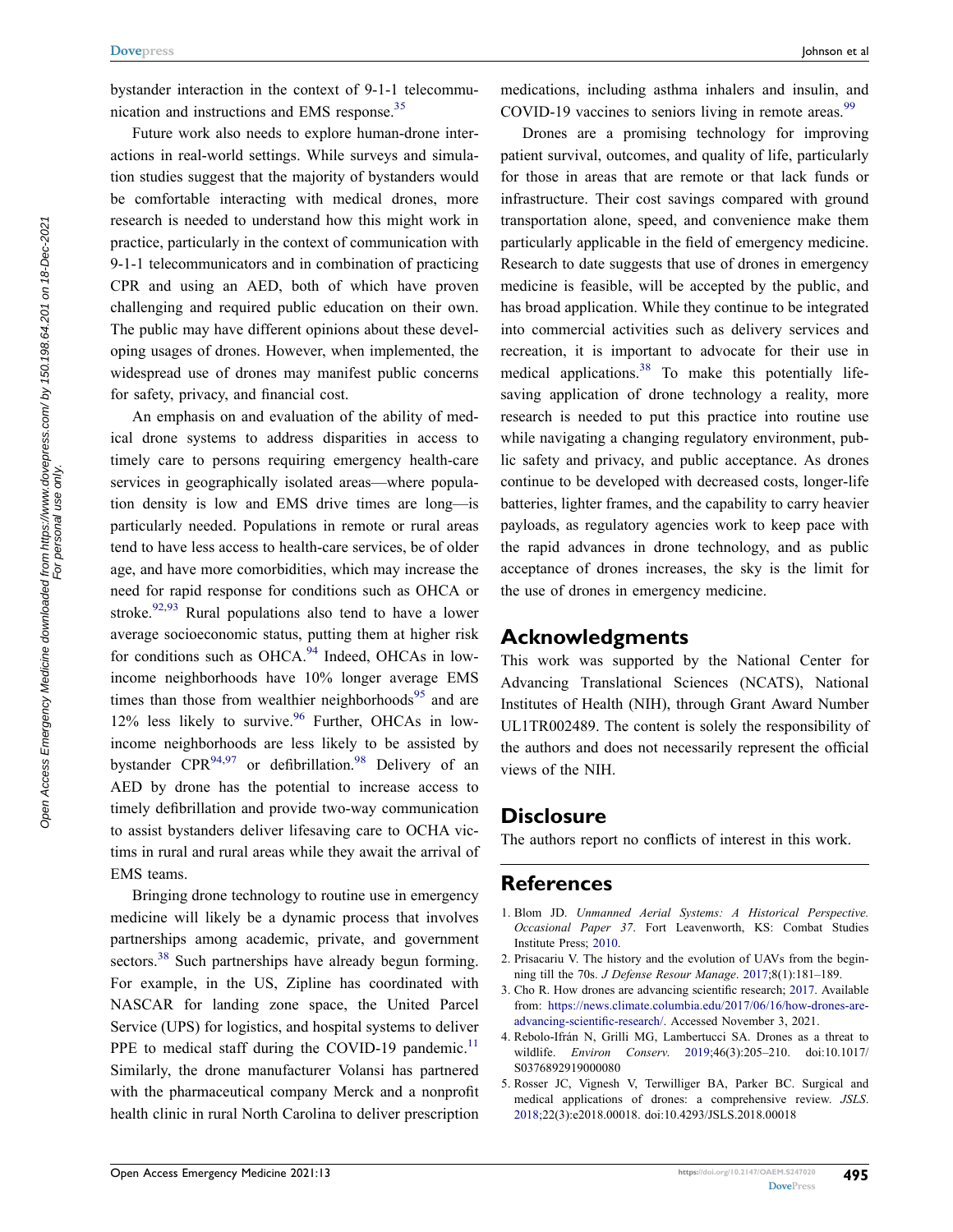- 6. Tkatek S, Belmzoukia A, Nafai S, Abouchabaka J, Ibnou-Ratib Y. Putting the world back to work: an expert system using big data and artificial intelligence in combating the spread of COVID-19 and similar contagious diseases. *Work*. 2020;67(3):557–572. doi:10.3233/WOR-203309
- 7. McNabb H. Drones will patrol beaches in Australia to protect crowds from sharks – and Coronavirus; 2020. Available from: https://drone life.com/2020/11/13/drones-patrol-beaches-in-australia/. Accessed September 30, 2021.
- 8. Cohen JK. WakeMed health & hospitals joins forces with UPS, FAA for drone pilot; 2019. Available from: https://www.modernhealthcare. com/care-delivery/wakemed-health-hospitals-joins-forces-ups-faadrone-pilot. Accessed September 30, 2021.
- 9. Peck AD. Hospitals in United States and Germany team up with matternet and UPS to make medical laboratory deliveries by drone the new normal; 2021. Available from: https://www.darkdaily.com/ 2021/08/11/hospitals-in-united-states-and-germany-team-up-withmatternet-and-ups-to-make-medical-laboratory-deliveries-by-dronethe-new-normal/. Accessed September 30, 2021.
- 10. Poljak M, Šterbenc A. Use of drones in clinical microbiology and infectious diseases: current status, challenges and barriers. *Clin Microbiol Infect*. 2020;26(4):425–430. doi:10.1016/j.cmi.2019.09.014
- 11. Bright J. Zipline begins US medical delivery with drone program honed in Africa; 2020. Available from: https://techcrunch.com/2020/ 05/26/zipline-begins-us-medical-delivery-with-uav-program-honedin-africa/. Accessed September 30, 2021.
- 12. Thiels CA, Aho JM, Zietlow SP, Jenkins DH. Use of unmanned aerial vehicles for medical product transport. *Air Med J*. 2015;34 (2):104–108. doi:10.1016/j.amj.2014.10.011
- 13. Scalea JR, Restaino S, Scassero M, Bartlett ST, Wereley N. The final frontier? Exploring organ transportation by drone. *Am J Transplant*. 2019;19(3):962–964. doi:10.1111/ajt.15113
- 14. Kumar A, Sharma K, Singh H, Naugriya SG, Gill SS, Buyya R. A drone-based networked system and methods for combating coronavirus disease (COVID-19) pandemic. *FGCS*. 2021;115:1–19. doi:10.1016/j.future.2020.08.046
- 15. Greenwood F. Assessing the impact of drones in the global COVID response; 2021. Available from: https://www.brookings.edu/tech stream/assessing-the-impact-of-drones-in-the-global-covid-response/. Accessed September 30, 2021.
- 16. Institute of Medicine. *Emergency Medical Services: At the Crossroads*. Washington, DC: The National Academies Press; 2007.
- 17. National Highway Traffic Safety Administration (NHTSA). Strategy for a national EMS culture of safety; 2013. Available from: https:// www.ems.gov/pdf/Strategy-for-a-National-EMS-Culture-of-Safety -10-03-13.pdf. Accessed September 30, 2021.
- 18. Mell HK, Mumma SN, Hiestand B, Carr BG, Holland T, Stopyra J. Emergency medical services response times in rural, suburban, and urban areas. *JAMA Surg*. 2017;152(10):983–984. doi:10.1001/ jamasurg.2017.2230
- 19. Cowley RA. A total emergency medical system for the State of Maryland. *Md State Med J*. 1975;24(7):37–45.
- 20. Wyatt J, Beard D, Gray A, Busuttil A, Robertson C. The time of death after trauma. *BMJ (Clinical Research Ed)*. 1995;310 (6993):1502. doi:10.1136/bmj.310.6993.1502
- 21. Harmsen AM, Giannakopoulos GF, Moerbeek PR, Jansma EP, Bonjer HJ, Bloemers FW. The influence of prehospital time on trauma patients outcome: a systematic review. *Injury*. 2015;46 (4):602–609. doi:10.1016/j.injury.2015.01.008
- 22. Nasser AAH, Nederpelt C, El Hechi M, et al. Every minute counts: the impact of pre-hospital response time and scene time on mortality of penetrating trauma patients. *Am J Surg*. 2020;220(1):240–244. doi:10.1016/j.amjsurg.2019.11.018
- 23. Larsen MP, Eisenberg MS, Cummins RO, Hallstrom AP. Predicting survival from out-of-hospital cardiac arrest: a graphic model. *Ann Emerg Med*. 1993;22(11):1652–1658. doi:10.1016/S0196-0644(05) 81302-2
- 24. Valenzuela TD, Roe DJ, Nichol G, Clark LL, Spaite DW, Hardman RG. Outcomes of rapid defibrillation by security officers after cardiac arrest in casinos. *N Engl J Med*. 2000;343 (17):1206–1209. doi:10.1056/NEJM200010263431701
- 25. Waalewijn RA, de Vos R, Tijssen JG, Koster RW. Survival models for out-of-hospital cardiopulmonary resuscitation from the perspectives of the bystander, the first responder, and the paramedic. *Resuscitation*. 2001;51 (2):113–122. doi:10.1016/S0300-9572(01)00407-5
- 26. Hanna M. Utility of unmanned aircraft systems in inner city emergent response during peak rush hour traffic. *Pediatrics*. 2020;146(1 MeetingAbstract):183.
- 27. Hsia RY, Shen YC. Rising closures of hospital trauma centers disproportionately burden vulnerable populations. *Health Aff (Project Hope)*. 2011;30(10):1912–1920. doi:10.1377/hlthaff.2011.0510
- 28. Garcia S, Albaghdadi MS, Meraj PM, et al. Reduction in ST-segment elevation cardiac catheterization laboratory activations in the United States during COVID-19 pandemic. *J Am Coll Cardiol*. 2020;75 (22):2871–2872. doi:10.1016/j.jacc.2020.04.011
- 29. Uy-Evanado A, Chugh HS, Sargsyan A, et al. Out-of-hospital cardiac arrest response and outcomes during the COVID-19 pandemic. *JACC Clin Electrophysiol*. 2021;7(1):6–11.
- 30. Virani SS, Alonso A, Aparicio HJ, et al. Heart disease and stroke statistics-2021 update: a report from the American Heart Association. *Circulation*. 2021;143(8):e254–e743.
- 31. Weisfeldt ML, Everson-Stewart S, Sitlani C, et al. Ventricular tachyarrhythmias after cardiac arrest in public versus at home. *N Engl J Med*. 2011;364(4):313–321. doi:10.1056/NEJMoa1010663
- 32. Kleinman ME, Brennan EE, Goldberger ZD, et al. Part 5: adult basic life support and cardiopulmonary resuscitation quality: 2015 American Heart Association guidelines update for cardiopulmonary resuscitation and emergency cardiovascular care. *Circulation*. 2015;132(18 Suppl 2): S414–435. doi:10.1161/CIR.0000000000000259
- 33. Nichol G, Thomas E, Callaway CW, et al. Regional variation in out-of-hospital cardiac arrest incidence and outcome. *JAMA*. 2008;300(12):1423–1431. doi:10.1001/jama.300.12.1423
- 34. Johnson AM, Cunningham CJ, Zégre-Hemsey JK, et al. Out-of-hospital cardiac arrest bystander defibrillator search time and experience with and without directional assistance: a randomized simulation trial in a community setting. *Simul Healthc*. 2021. doi:10.1097/SIH.000 0000000000582
- 35. Zègre-Hemsey JK, Bogle B, Cunningham CJ, Snyder K, Rosamond W. Delivery of automated external defibrillators (AED) by drones: implications for emergency cardiac care. *Curr Cardiovasc Risk Rep*. 2018;12. doi:10.1007/s12170-018-0589-2
- 36. Boutilier JJ, Brooks SC, Janmohamed A, et al. Optimizing a drone network to deliver automated external defibrillators. *Circulation*. 2017;135 (25):2454–2465. doi:10.1161/CIRCULATIONAHA.116.026318
- 37. Pulver A, Wei R, Locating MC. AED enabled medical drones to enhance cardiac arrest response times. *Prehosp Emerg Care*. 2016;20 (3):378–389. doi:10.3109/10903127.2015.1115932
- 38. Bogle BM, Rosamond WD, Snyder KT, Zègre-Hemsey JK. The case for drone-assisted emergency response to cardiac arrest: an optimized statewide deployment approach. *NC Med J*. 2019;80(4):204–212.
- 39. Mackle C, Bond R, Torney H, et al. A data-driven simulator for the strategic positioning of aerial ambulance drones reaching out-ofhospital cardiac arrests: a genetic algorithmic approach. *IEEE J Transl Eng Health Med*. 2020;8:1900410. doi:10.1109/ JTEHM.2020.2987008
- 40. Claesson A, Backman A, Ringh M, et al. Time to delivery of an automated external defibrillator using a drone for simulated out-ofhospital cardiac arrests vs emergency medical services. *JAMA*. 2017;317(22):2332–2334. doi:10.1001/jama.2017.3957
- 41. Cheskes S, McLeod SL, Nolan M, et al. Improving access to automated external defibrillators in rural and remote settings: a drone delivery feasibility study. *J Am Heart Assoc*. 2020;9(14):e016687. doi:10.1161/JAHA.120.016687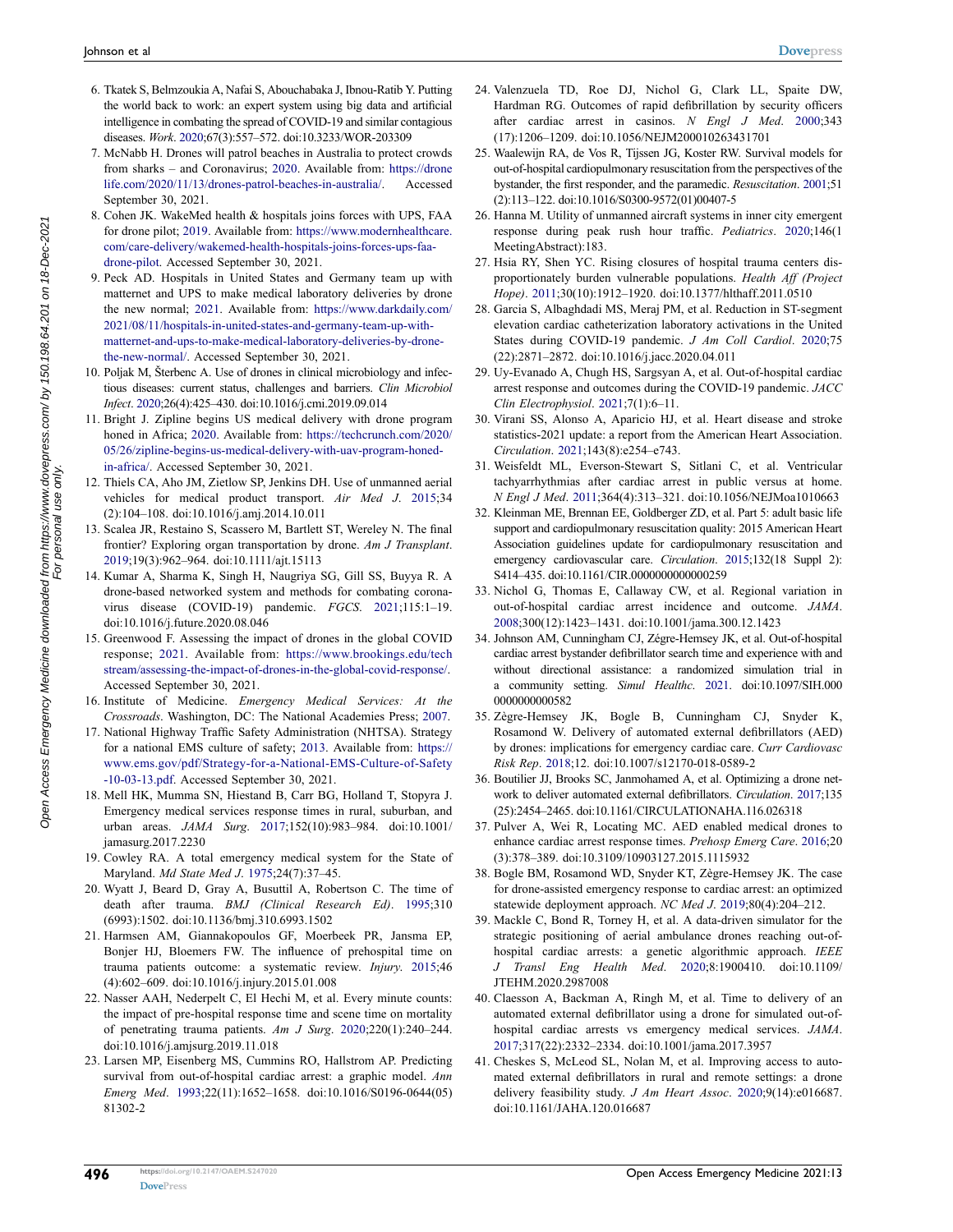- 42. Rosamond WD, Johnson AM, Bogle BM, et al. Drone delivery of an automated external defibrillator. *N Engl J Med*. 2020;383 (12):1186–1188. doi:10.1056/NEJMc1915956
- 43. Schierbeck S, Hollenberg J, Nord A, et al. Automated external defibrillators delivered by drones to patients with suspected out-of-hospital cardiac arrest. *Eur Heart J*. 2021;42. doi:10.1093/eurheartj/ehab724.0656
- 44. Kornblith LZ, Moore HB, Cohen MJ. Trauma-induced coagulopathy: the past, present, and future. J. *Thromb Haemost*. 2019;17 (6):852–862. doi:10.1111/jth.14450
- 45. Gilmore CK, Chaykowsky M, THomas B; Rand Corporatoin. *Autonomous Unmanned Aerial Vehicles for Blood Delivery: A UAV Fleet Design Tool and Case Study*. Santa Monica, CA: Rand Corporation; 2019.
- 46. Shackelford SA, Del Junco DJ, Powell-Dunford N, et al. Association of prehospital blood product transfusion during medical evacuation of combat casualties in Afghanistan with acute and 30-day survival. *JAMA*. 2017;318(16):1581–1591. doi:10.1001/jama.2017.15097
- 47. Amukele TK, Sokoll LJ, Pepper D, Howard DP, Street J. Can unmanned aerial systems (drones) be used for the routine transport of chemistry, hematology, and coagulation laboratory specimens? *PLoS One*. 2015;10(7):e0134020. doi:10.1371/journal.pone.0134020
- 48. Amukele T, Ness PM, Tobian AA, Boyd J, Street J. Drone transportation of blood products. *Transfusion*. 2017;57(3):582–588. doi:10.1111/trf.13900
- 49. Zailani MAH, Sabudin R, Rahman RA, Saiboon IM, Ismail A, Mahdy ZA. Drone for medical products transportation in maternal healthcare: a systematic review and framework for future research. *Medicine*. 2020;99(36):e21967. doi:10.1097/MD.0000000000021967
- 50. Homier V, Brouard D, Nolan M, et al. Drone versus ground delivery of simulated blood products to an urban trauma center: the Montreal Medi-Drone pilot study. *J Trauma Acute Care Surg*. 2021;90 (3):515–521. doi:10.1097/TA.0000000000002961
- 51. Giroir BP. The opioid epidemic and emerging public health policy priorities. American Medical Association National Advocacy Conference; February 13, 2019; Washington, DC; 2019.
- 52. Ornato JP, You AX, McDiarmid G, et al. Feasibility of bystander-administered naloxone delivered by drone to opioid overdose victims. *Am J Emerg Med*. 2020;38(9):1787–1791. doi:10.1016/ j.ajem.2020.05.103
- 53. Beck S, Bui TT, Davies A, et al. An evaluation of the drone delivery of adrenaline auto-injectors for anaphylaxis: pharmacists' perceptions, acceptance, and concerns. *Drones*. 2020;4(4):1–22. doi:10.3390/drones4040066
- 54. Mateen FJ, Leung KHB, Vogel AC, Cissé AF, Chan TCY. A drone delivery network for antiepileptic drugs: a framework and modelling case study in a low-income country. *Trans R Soc Trop Med Hyg*. 2020;114(4):308–314. doi:10.1093/trstmh/trz131
- 55. Hii MSY, Courtney P, Royall PG. An evaluation of the delivery of medicines using drones. *Drones*. 2019;3(3):1–20. doi:10.3390/ drones3030052
- 56. McRae JN, Nielsen BM, Gay CJ, Hunt AP, Nigh AD. Utilizing drones to restore and maintain radio communication during search and rescue operations. *Wilderness Environ Med*. 2021;32(1):41–46. doi:10.1016/j.wem.2020.11.002
- 57. Liu C, Szirányi T. Real-time human detection and gesture recognition for on-board UAV rescue. *Sensors (Basel, Switzerland)*. 2021;21(6):2180.
- 58. Podsiadło P, Bargiel B, Moskal W. Mountain rescue operations facilitated with drone usage. *High Alt Med Biol*. 2019;20(2):203. doi:10.1089/ham.2018.0149
- 59. Van Tilburg C. First report of using portable unmanned aircraft systems (drones) for search and rescue. *Wilderness Environ Med*. 2017;28(2):116–118. doi:10.1016/j.wem.2016.12.010
- 60. Snow Safe. Mountain rescue drones saving skiers lives from Avalanches; 2021. Available from: https://www.snowsafe.co.uk/ mountain-rescue-drones/. Accessed September 30, 2021.
- 61. Karaca Y, Cicek M, Tatli O, et al. The potential use of unmanned aircraft systems (drones) in mountain search and rescue operations. *Am J Emerg Med*. 2018;36(4):583–588. doi:10.1016/j.ajem.2017.09.025
- 62. Claesson A, Schierbeck S, Hollenberg J, et al. The use of drones and a machine-learning model for recognition of simulated drowning victims – a feasibility study. *Resuscitation*. 2020;156:196–201. doi:10.1016/j.resuscitation.2020.09.022
- 63. Bhatt K, Pourmand A, Sikka N. Targeted applications of unmanned aerial vehicles (drones) in telemedicine. *Telemed J E Health*. 2018;24 (11):833–838. doi:10.1089/tmj.2017.0289
- 64. Seguin C, Blaquière G, Loundou A, Michelet P, Markarian T. Unmanned aerial vehicles (drones) to prevent drowning. *Resuscitation*. 2018;127:63–67. doi:10.1016/j. resuscitation.2018.04.005
- 65. Claesson A, Svensson L, Nordberg P, et al. Drones may be used to save lives in out of hospital cardiac arrest due to drowning. *Resuscitation*. 2017;114:152–156. doi:10.1016/j.resuscitation.201 \7.01.003
- 66. Greenwood F, Nelson EL, Greenough PG, Ganguly AR. Flying into the hurricane: a case study of UAV use in damage assessment during the 2017 hurricanes in Texas and Florida. *PLoS One*. 2020;15(2): e0227808. doi:10.1371/journal.pone.0227808
- 67. Sharma G. Armed with drones, aid workers seek faster response to earthquakes, floods; 2016. Available from: https://www.reuters.com/ article/us-humanitarian-summit-nepal-drones/armed-with-drones-aidworkers-seek-faster-response-to-earthquakes-floodsidUSKCN0Y7003. Accessed September 30, 2021.
- 68. Chuang CC, Rau JY, Lai MK, Shih CL. Combining unmanned aerial vehicles, and internet protocol cameras to reconstruct 3-D disaster scenes during rescue operations. *Prehosp Emerg Care*. 2019;23 (4):479–484. doi:10.1080/10903127.2018.1528323
- 69. Volansi I. Drone supply delivery trials to Ocracoke Island underway; 2021. Available from: https://volansi.com/drone-supply-deliverytrials-to-ocracoke-island-underway/. Accessed September 20, 2021.
- 70. Clark DG, Ford JD, Tabish T, Cheungpasitporn W. What role can unmanned aerial vehicles play in emergency response in the Arctic: a case study from Canada. *PLoS One*. 2018;13(12):e0205299. doi:10.1371/journal.pone.0205299
- 71. Jain T, Sibley A, Stryhn H, Hubloue I. Comparison of unmanned aerial vehicle technology versus standard practice in identification of hazards at a mass casualty incident scenario by primary care paramedic students. *Disaster Med Public Health Prep*. 2018;12 (5):631–634. doi:10.1017/dmp.2017.129
- 72. Sibley AK, Jain TN, Butler M, et al. Remote scene size-up using an unmanned aerial vehicle in a simulated mass casualty incident. *Prehosp Emerg Care*. 2019;23(3):332–339. doi:10.1080/10903127 .2018.1511765
- 73. Hart A, Chai PR, Griswold MK, Lai JT, Boyer EW, Broach J. Acceptability and perceived utility of drone technology among emergency medical service responders and incident commanders for mass casualty incident management. *Am J Disaster Med*. 2017;12 (4):261–265. doi:10.5055/ajdm.2017.0279
- 74. Álvarez-garcía C, Cámara-Anguita S, López-Hens JM, et al. Development of the aerial remote triage system using drones in mass casualty scenarios: a survey of international experts. *PLoS One*. 2021;16(5):e0242947. doi:10.1371/journal.pone.0242947
- 75. Sanfridsson J, Sparrevik J, Hollenberg J, et al. Drone delivery of an automated external defibrillator – a mixed method simulation study of bystander experience. *Scand J Trauma Resusc Emerg Med*. 2019;27(1):40. doi:10.1186/s13049-019-0622-6
- 76. Carter H, Drury J, Rubin GJ, Williams R, Amlôt R. Applying crowd psychology to develop recommendations for the management of mass decontamination. *Health Secur*. 2015;13(1):45–53. doi:10.1089/ hs.2014.0061